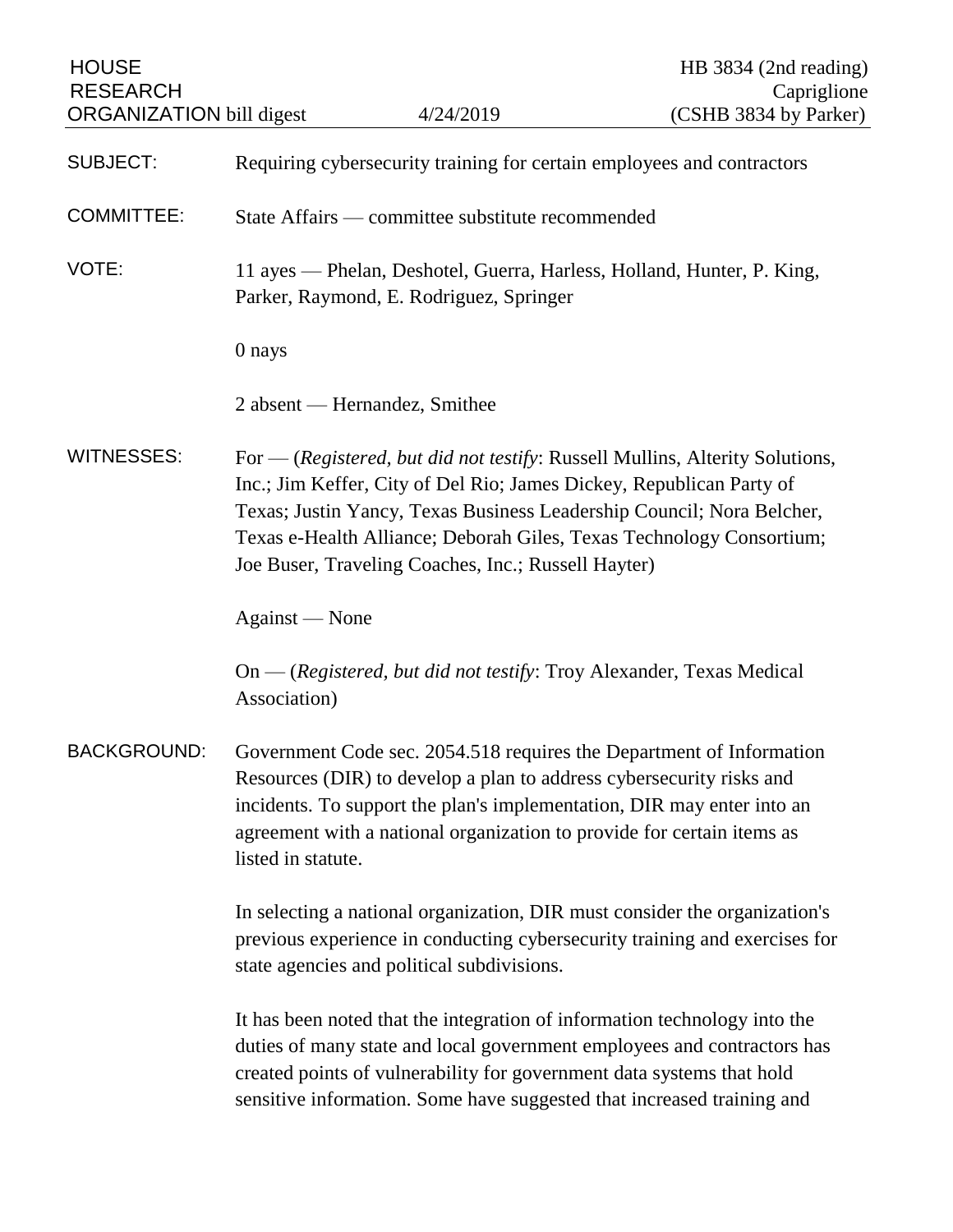## HB 3834 House Research Organization page 2

development of best practices could minimize Texas' cybersecurity risk. DIGEST: CSHB 3834 would require the Department of Information Resources (DIR), in consultation with the state cybersecurity council and industry stakeholders, to annually certify at least 20 cybersecurity training programs for state and local government employees and to update standards for maintenance of certification by the training programs. To be certified, a training program would have to include activities, case studies, hypothetical situations, and other methods that focused on forming information security habits and procedures that protected information resources and taught best practices for detecting, assessing, reporting, and addressing threats. DIR could contract with an independent third party to certify the training programs and would have to annually publish on its website the list of certified programs. The bill would require a state or local government employee that used a computer for at least 25 percent of the employee's duties to complete a cybersecurity training program at least once a year. A local government or state agency could select the most appropriate training program for its employees and would have to verify program completion and require periodic audits to ensure compliance. CSHB 3834 would require any contractor who had access to a state computer system or database to complete a cybersecurity training program during the term of the contract and any renewal period. The required completion of a cybersecurity training program would be included in the terms of an awarded contract. A contractor would have to verify program completion to the contracting state agency, and the agency's contract manager would report the completion to DIR and conduct periodic audits to ensure compliance.

> Under the bill, DIR no longer would have to consider a national organization's previous experience in conducting cybersecurity training